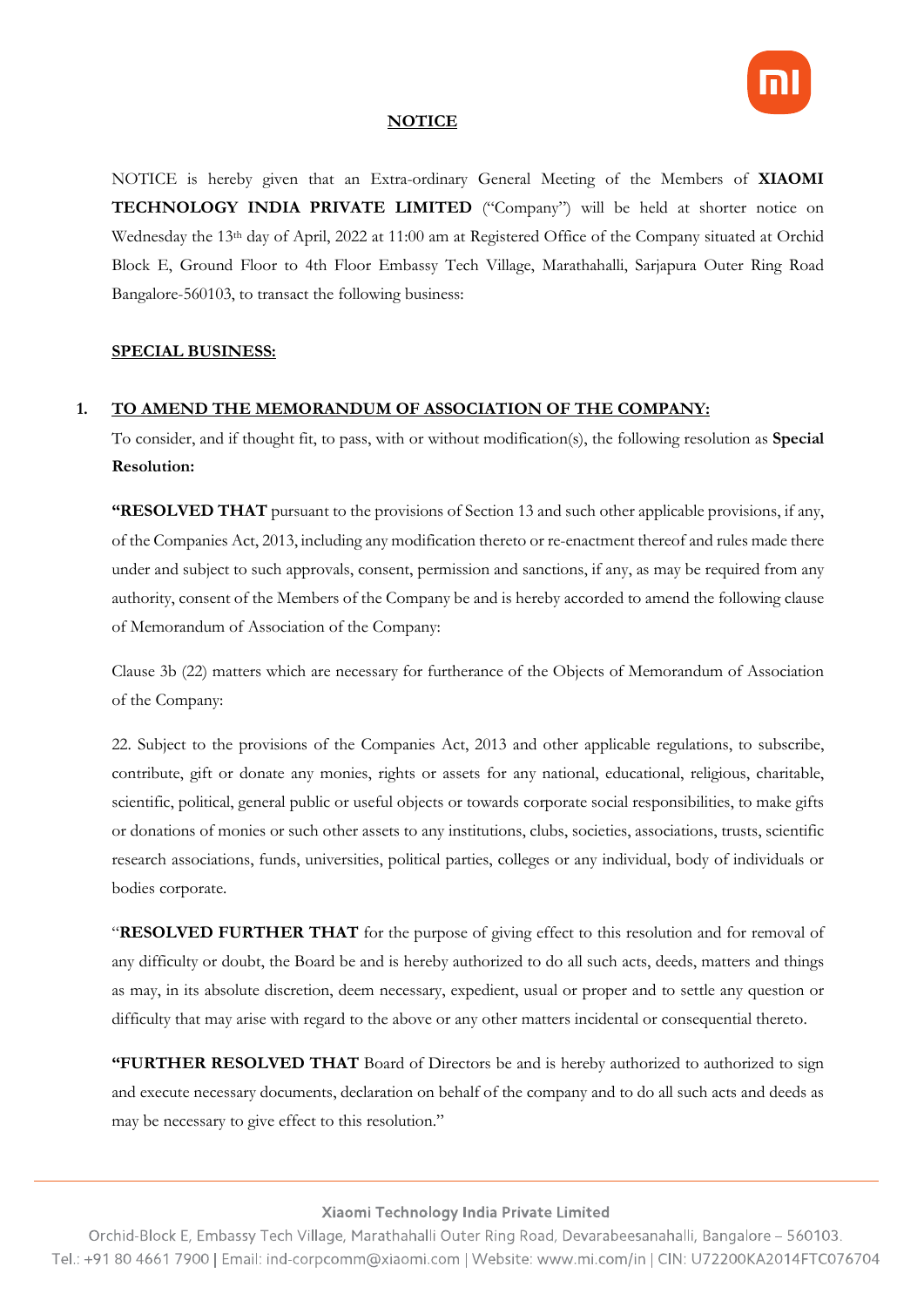

## **2. TO ALTER THE ARITCLES OF ASSOCIATION OF THE COMPANY:**

To consider, and if thought fit, to pass, with or without modification(s), the following resolution as **Special Resolution:**

**"RESOLVED THAT** pursuant to the provisions of Section 5 and 14 and such other applicable provisions, if any, of the Companies Act, 2013, including any modification thereto or re-enactment thereof and rules made there under and subject to such approvals, consent, permission and sanctions, if any, as may be required from any authority, consent of the Members of the Company be and is hereby accorded to alter the following Articles in the Articles of Association of the Company:

| <b>Article No</b>             | <b>Existing Article</b>                                                                                                                                                                                                                                                                                                                                                                               | <b>Proposed Article</b>                                                                                                                                                                                                                                                                                                                                  |
|-------------------------------|-------------------------------------------------------------------------------------------------------------------------------------------------------------------------------------------------------------------------------------------------------------------------------------------------------------------------------------------------------------------------------------------------------|----------------------------------------------------------------------------------------------------------------------------------------------------------------------------------------------------------------------------------------------------------------------------------------------------------------------------------------------------------|
| Interpretation I (b)          | "the seal" means the Common seal                                                                                                                                                                                                                                                                                                                                                                      | Deleted                                                                                                                                                                                                                                                                                                                                                  |
|                               | of the Company                                                                                                                                                                                                                                                                                                                                                                                        |                                                                                                                                                                                                                                                                                                                                                          |
| Article 1-<br>Private Company | The Company is a Private Company as<br>defined under section 2 (68) of the<br>Companies Act 2013,<br>having<br>a<br>minimum paid-up share capital of<br>Rupees one Lakh or such higher paid-<br>up share capital as may be prescribed<br>and which by its Articles:<br>$\mathbf{i}$ .<br>restricts the right to transfer its<br>shares;<br>$\dddot{\mathbf{u}}$ .<br>limits the number of its members | The Company is a Private Company<br>as defined under section 2 (68) of the<br>Companies Act 2013 and which by<br>its Articles:<br>restricts the right to transfer its<br>$\mathbf{i}$ .<br>shares;<br>$\dddot{a}$ .<br>limits<br>the<br>number<br>of<br>its<br>members to two hundred;<br>Provided that where two or more                                |
|                               | to two hundred;<br>Provided that where two or more<br>persons hold one or more shares in a<br>company jointly, they shall, for the<br>purposes of this clause, be treated as<br>a single member.<br>Provided further that:<br>who<br>the<br>a)<br>persons<br>are<br>111<br>employment of the Company and                                                                                              | persons hold one or more shares in<br>a company jointly, they shall, for the<br>purposes of this clause, be treated<br>as a single member.<br>Provided further that:<br>who<br>persons<br>the<br>a)<br>are<br>1n<br>employment of the Company<br>and<br>persons who having<br>been<br>b)<br>formerly in the employment of<br>the company were members of |

### Xiaomi Technology India Private Limited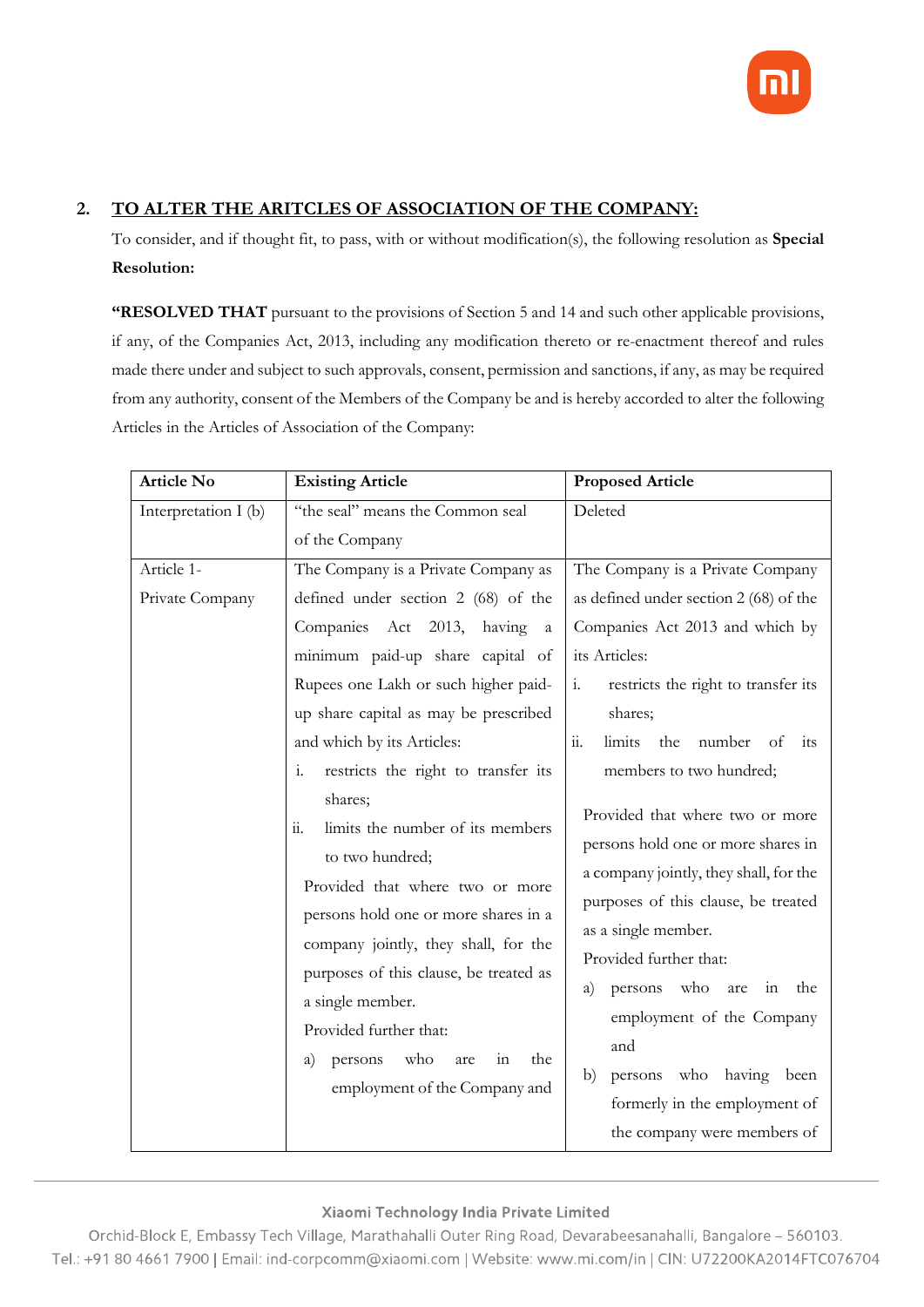

|                       | who<br>having<br>been<br>b)<br>persons         | the Company while in that                                                                                                                                                                           |
|-----------------------|------------------------------------------------|-----------------------------------------------------------------------------------------------------------------------------------------------------------------------------------------------------|
|                       | formerly in the employment of                  | employment<br>and<br>have                                                                                                                                                                           |
|                       | the company were members of                    | continued to be members after                                                                                                                                                                       |
|                       | the Company while in that                      | the employment ceased, shall                                                                                                                                                                        |
|                       | employment and have continued                  | not be included in the number                                                                                                                                                                       |
|                       | be<br>members<br>after<br>the<br>to            | of members; and                                                                                                                                                                                     |
|                       | employment ceased, Shall not be                | $\overline{111}$ .<br>prohibits any invitation to the                                                                                                                                               |
|                       | included in the number of                      | public to subscribe for any                                                                                                                                                                         |
|                       | members; and                                   | securities of the company                                                                                                                                                                           |
|                       | prohibits any invitation to the<br><u>ііі.</u> |                                                                                                                                                                                                     |
|                       | public to subscribe for<br>any                 |                                                                                                                                                                                                     |
|                       | securities of the company.                     |                                                                                                                                                                                                     |
| Article 3 (ii):       | (ii) Every certificate shall be under the      | (ii) Every certificate shall specify the                                                                                                                                                            |
| Share Capital<br>and  | seal and shall specify the shares to           | shares to which it relates and the                                                                                                                                                                  |
| Variation of Rights   | which it relates and the amount paid-up        | amount paid-up thereon.                                                                                                                                                                             |
|                       | thereon.                                       |                                                                                                                                                                                                     |
| Article 43 (iv)<br>be |                                                | (iv). All Annual General Meetings                                                                                                                                                                   |
| inserted:             |                                                | General meetings<br>of<br>the<br>and                                                                                                                                                                |
| General Meeting       |                                                | Company may be called by giving not                                                                                                                                                                 |
|                       |                                                | less than seven (7) days clear notice                                                                                                                                                               |
|                       |                                                | either in writing<br><b>or</b><br>through                                                                                                                                                           |
|                       |                                                | electronic mode.<br>However, an                                                                                                                                                                     |
|                       |                                                | Annual General Meeting or any other                                                                                                                                                                 |
|                       |                                                | General Meeting may be called after                                                                                                                                                                 |
|                       |                                                | giving shorter notice with the prior                                                                                                                                                                |
|                       |                                                | consent of the shareholders as per                                                                                                                                                                  |
|                       |                                                | Section 101 of the Companies Act,                                                                                                                                                                   |
|                       |                                                | 2013.                                                                                                                                                                                               |
| Article<br>74A<br>be  |                                                | 74A.<br><b>Duties</b><br><b>Powers</b><br>and<br>οf                                                                                                                                                 |
| inserted<br>after     |                                                | Directors:                                                                                                                                                                                          |
| Article 74.           |                                                | a. The powers and responsibilities of<br>the Directors of the Company<br>shall be laid down in the Act and<br>in Table "F" thereof except in so<br>far as they stand modified by these<br>Articles; |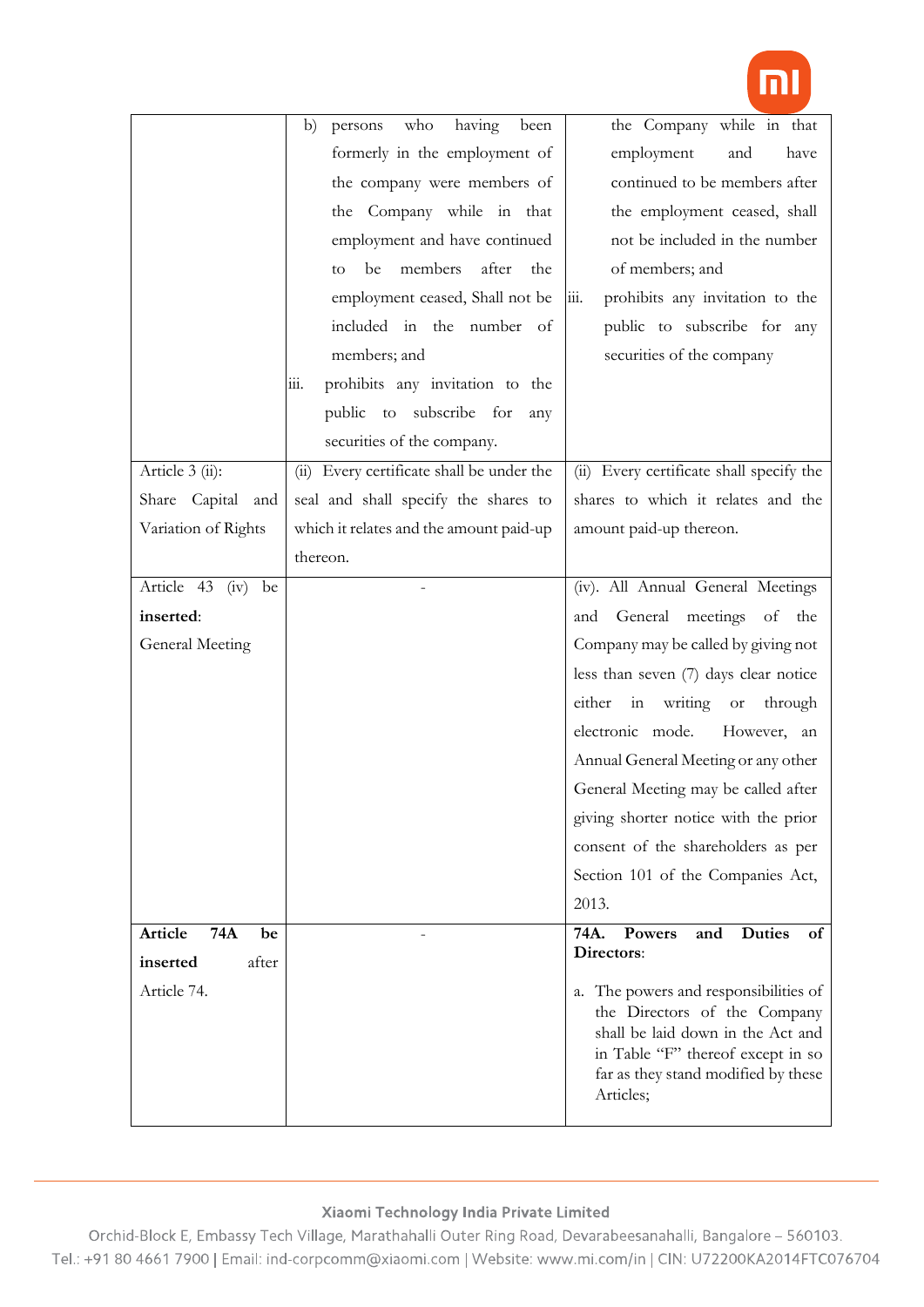

|                     |                                                                                     | b. The Directors may enter into any<br>contract or incur any obligation<br>and vary all such contracts and<br>obligations and execute and do all<br>such acts, deeds and things in the<br>name and on behalf of the<br>Company as they may consider<br>expedient in respect of any matter<br>which under these presents or in<br>accordance with the law the<br>Directors may carry out or<br>perform or do for the purpose of<br>the Company;                  |
|---------------------|-------------------------------------------------------------------------------------|-----------------------------------------------------------------------------------------------------------------------------------------------------------------------------------------------------------------------------------------------------------------------------------------------------------------------------------------------------------------------------------------------------------------------------------------------------------------|
|                     |                                                                                     | c. The Board of Directors may from<br>time to time, subject to provisions<br>of the Act, raise or borrow any<br>sums of money for and on behalf<br>of the Company from Members,<br>Directors,<br>companies,<br>banks,<br>financial institutions or any other<br>bodies or they themselves may<br>advance money to the Company<br>on such terms and conditions as<br>may be approved by the Board of<br>Directors;                                               |
|                     |                                                                                     | d. The Board of Directors may, from<br>time to time, on approval in a<br>meeting of Board of Directors,<br>secure the payment of such<br>moneys borrowed in such manner<br>and<br>upon<br>such<br>terms<br>and<br>conditions as they think fit and in<br>particular by issue of debentures of<br>the Company or by creating<br>mortgage or charge on all or any<br>part of the assets, properties and<br>uncalled capital of the Company<br>for the time being. |
| Article 77          | (i) The Board shall provide for the safe                                            | Deleted                                                                                                                                                                                                                                                                                                                                                                                                                                                         |
| The Seal be deleted | custody of the seal;                                                                |                                                                                                                                                                                                                                                                                                                                                                                                                                                                 |
|                     | (ii) The seal of the company shall not be                                           |                                                                                                                                                                                                                                                                                                                                                                                                                                                                 |
|                     | affixed to any instrument except by the                                             |                                                                                                                                                                                                                                                                                                                                                                                                                                                                 |
|                     | authority of a resolution of the Board or<br>of a committee of the Board authorized |                                                                                                                                                                                                                                                                                                                                                                                                                                                                 |
|                     |                                                                                     |                                                                                                                                                                                                                                                                                                                                                                                                                                                                 |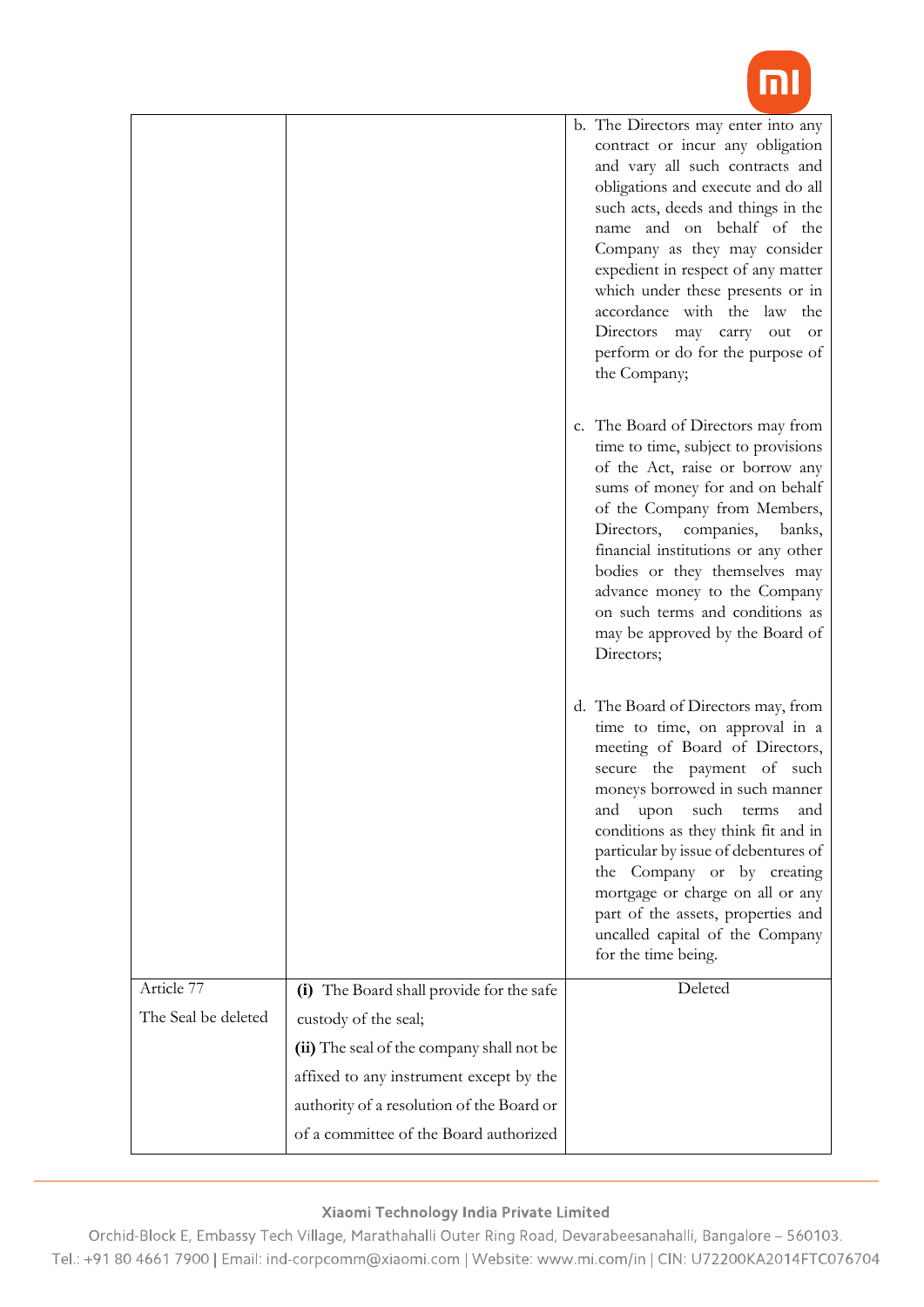

|            | by it in that behalf, and except in the   |                                              |
|------------|-------------------------------------------|----------------------------------------------|
|            | presence of at least two directors and of |                                              |
|            | the secretary or such other person as the |                                              |
|            | Board may appoint for the purpose; and    |                                              |
|            | those two directors and the secretary or  |                                              |
|            | other person aforesaid shall sign every   |                                              |
|            | instrument to which the seal of the       |                                              |
|            | company is so affixed in their presence.  |                                              |
| Article 89 | Every officer of the company shall be     | 89. Indemnity:                               |
| Indemnity  | indemnified out of the assets of the      | Subject to the provisions of the<br>a)       |
|            | company against any liability incurred    | Act,<br>director,<br>managing<br>every       |
|            | by him in defending any proceedings,      | director,<br>whole-time<br>director,         |
|            | whether civil or criminal, in which       | executive or non-executive director,         |
|            | judgment is given in his favour or in     | chief<br>officer,<br>chief<br>executive      |
|            | which he is acquitted or in which relief  | operating<br>officer, chief business         |
|            | is granted to him by the court or the     | financial<br>officer,<br>chief<br>officer,   |
|            | Tribunal                                  | company secretary and other key              |
|            |                                           | officer of the Company including             |
|            |                                           | former director or officer (together         |
|            |                                           | called as "director or officer") shall be    |
|            |                                           | indemnified by the Company out of            |
|            |                                           | the funds and/or assets of the               |
|            |                                           | Company, to pay all costs, losses and        |
|            |                                           | <i>(including)</i><br>expenses<br>travelling |
|            |                                           | expense) which such director or              |
|            |                                           | officer may incur or become liable for,      |
|            |                                           | by reason of any contract entered into       |
|            |                                           | or act or deed done by him/her in            |
|            |                                           | his/her capacity as such director or         |
|            |                                           | officer or in any way in the discharge       |
|            |                                           | of his/her duties in such capacity           |
|            |                                           | including expenses.                          |
|            |                                           | b) Subject<br>aforesaid,<br>as<br>every      |
|            |                                           | director or officer of the Company           |
|            |                                           | shall be indemnified against any             |
|            |                                           | liability incurred by him/her in             |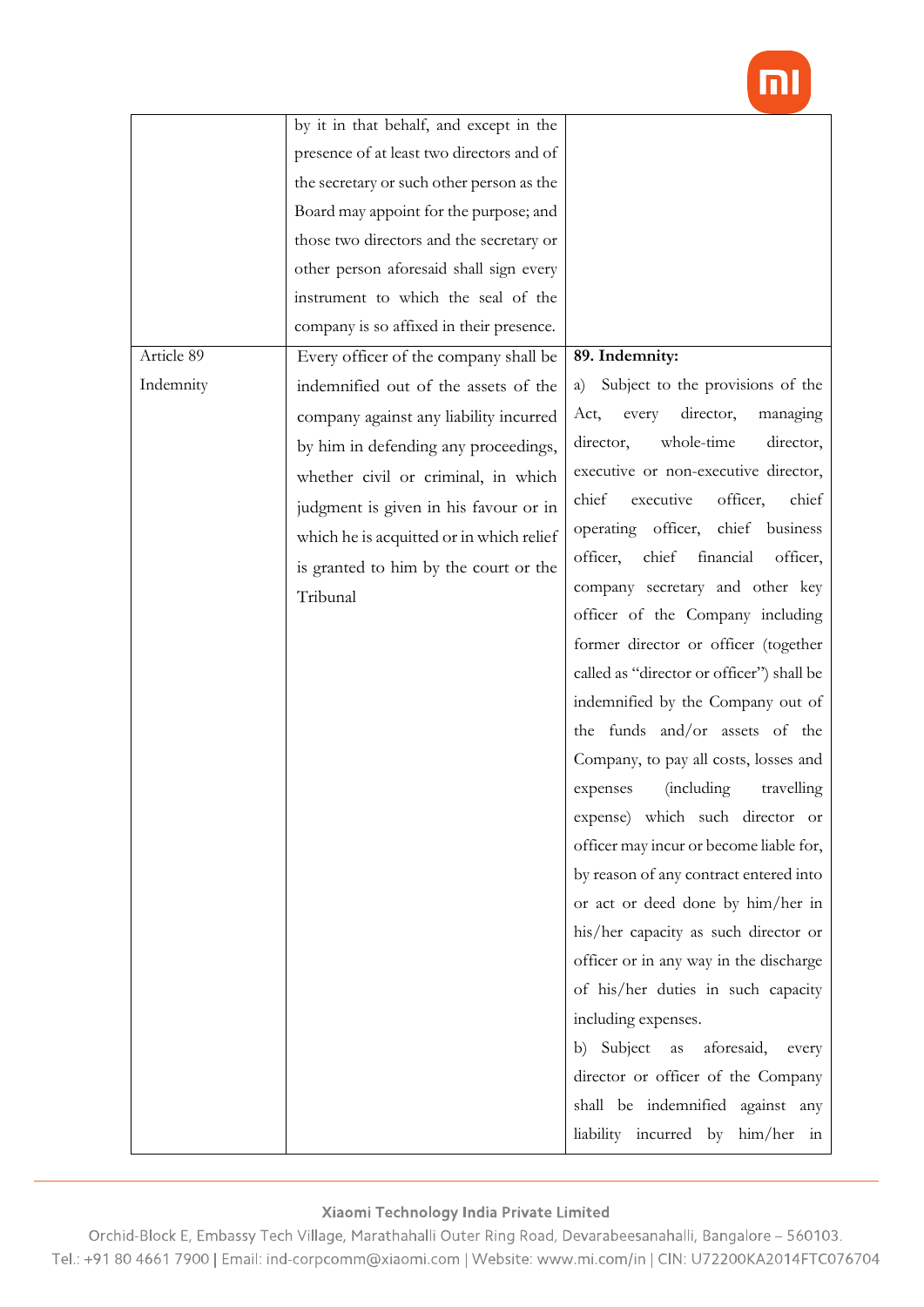

|                      | defending any proceedings, whether                                                                                                                                                                                                                                                                                                                                                                                                                                                                                                                                                                                                                                                                                                                                                                           |
|----------------------|--------------------------------------------------------------------------------------------------------------------------------------------------------------------------------------------------------------------------------------------------------------------------------------------------------------------------------------------------------------------------------------------------------------------------------------------------------------------------------------------------------------------------------------------------------------------------------------------------------------------------------------------------------------------------------------------------------------------------------------------------------------------------------------------------------------|
|                      | civil or criminal in which judgement is                                                                                                                                                                                                                                                                                                                                                                                                                                                                                                                                                                                                                                                                                                                                                                      |
|                      | given in his/her favor or in which                                                                                                                                                                                                                                                                                                                                                                                                                                                                                                                                                                                                                                                                                                                                                                           |
|                      | he/she is acquitted or discharged or in                                                                                                                                                                                                                                                                                                                                                                                                                                                                                                                                                                                                                                                                                                                                                                      |
|                      | connection with any application                                                                                                                                                                                                                                                                                                                                                                                                                                                                                                                                                                                                                                                                                                                                                                              |
|                      | under applicable provisions of the Act                                                                                                                                                                                                                                                                                                                                                                                                                                                                                                                                                                                                                                                                                                                                                                       |
|                      | in which relief is given to him/her by                                                                                                                                                                                                                                                                                                                                                                                                                                                                                                                                                                                                                                                                                                                                                                       |
|                      | the court of law.                                                                                                                                                                                                                                                                                                                                                                                                                                                                                                                                                                                                                                                                                                                                                                                            |
|                      | c) Subject to applicable law, the                                                                                                                                                                                                                                                                                                                                                                                                                                                                                                                                                                                                                                                                                                                                                                            |
|                      |                                                                                                                                                                                                                                                                                                                                                                                                                                                                                                                                                                                                                                                                                                                                                                                                              |
|                      | Company may take and maintain any                                                                                                                                                                                                                                                                                                                                                                                                                                                                                                                                                                                                                                                                                                                                                                            |
|                      | insurance or provide any other similar                                                                                                                                                                                                                                                                                                                                                                                                                                                                                                                                                                                                                                                                                                                                                                       |
|                      | legal protection as the Board may                                                                                                                                                                                                                                                                                                                                                                                                                                                                                                                                                                                                                                                                                                                                                                            |
|                      | think fit on behalf of its present                                                                                                                                                                                                                                                                                                                                                                                                                                                                                                                                                                                                                                                                                                                                                                           |
|                      | and/or former Directors or officers                                                                                                                                                                                                                                                                                                                                                                                                                                                                                                                                                                                                                                                                                                                                                                          |
|                      | of the Company for indemnifying all                                                                                                                                                                                                                                                                                                                                                                                                                                                                                                                                                                                                                                                                                                                                                                          |
|                      | or any of them against any liability for                                                                                                                                                                                                                                                                                                                                                                                                                                                                                                                                                                                                                                                                                                                                                                     |
|                      | any acts in relation to the Company                                                                                                                                                                                                                                                                                                                                                                                                                                                                                                                                                                                                                                                                                                                                                                          |
|                      |                                                                                                                                                                                                                                                                                                                                                                                                                                                                                                                                                                                                                                                                                                                                                                                                              |
|                      | for which they may be liable but have                                                                                                                                                                                                                                                                                                                                                                                                                                                                                                                                                                                                                                                                                                                                                                        |
|                      | acted honestly and reasonably.                                                                                                                                                                                                                                                                                                                                                                                                                                                                                                                                                                                                                                                                                                                                                                               |
| Article 90 and 91 be | <b>SECRECY</b>                                                                                                                                                                                                                                                                                                                                                                                                                                                                                                                                                                                                                                                                                                                                                                                               |
|                      |                                                                                                                                                                                                                                                                                                                                                                                                                                                                                                                                                                                                                                                                                                                                                                                                              |
| inserted<br>Secrecy  | 90. Every<br>Director,<br>Manager,<br>Trustee,<br>Auditor,<br>Treasurer,<br>Member of a Committee, Officer,<br>Servant, agent, accountant or<br>other person employed in the<br>business of the Company shall, if<br>so required by the Board, before<br>entering upon the duties, sign a<br>declaration, pledging himself to<br>observe a strict secrecy respecting<br>all transactions and affairs of the<br>Company with its customers and<br>the state of the accounts with<br>individuals and in matters relating<br>thereto, and shall by such<br>declaration, pledge himself not to<br>reveal any of the matters which<br>may come to his knowledge in the<br>discharge of his duties except<br>when required so to do by the<br>Board or by laws or by the person<br>to whom such matters relate and |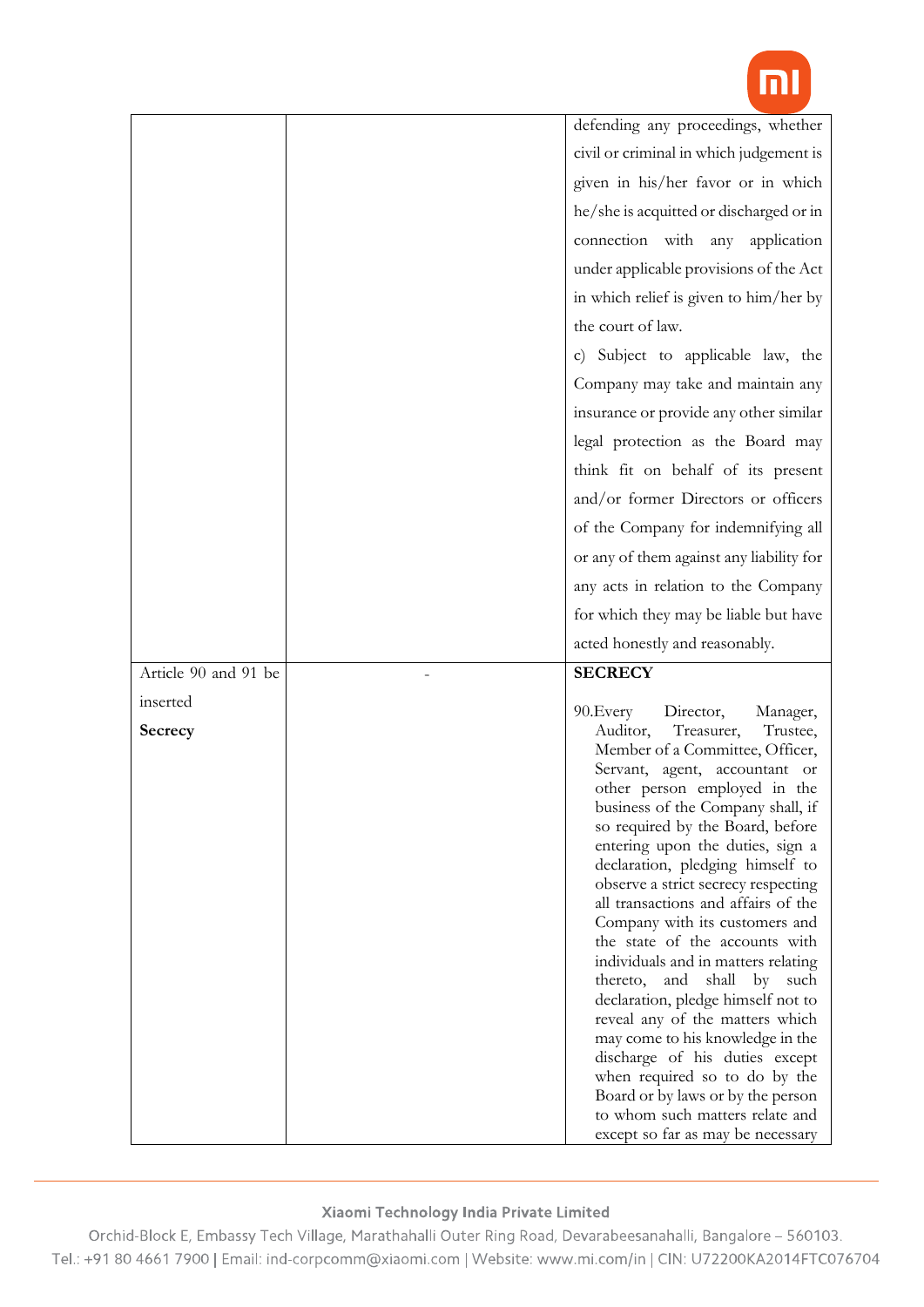

| 91. No Member shall be entitled,<br>except to the extent expressly<br>permitted by the Act or these<br>Articles, to enter upon the<br>property of the Company or to<br>require discovery of or any<br>information respecting any detail<br>of the Company's trading or any<br>matter which is or may be in the<br>nature of a trade secret, mystery<br>of trade or secret process which<br>may relate to the conduct of the<br>business of the Company and<br>which in the opinion of the<br>Directors, it will be inexpedient in<br>the interest of the Members of the<br>Company to communicate to the | in order to comply with any of the<br>provisions in these presents<br>contained. |
|----------------------------------------------------------------------------------------------------------------------------------------------------------------------------------------------------------------------------------------------------------------------------------------------------------------------------------------------------------------------------------------------------------------------------------------------------------------------------------------------------------------------------------------------------------------------------------------------------------|----------------------------------------------------------------------------------|
|                                                                                                                                                                                                                                                                                                                                                                                                                                                                                                                                                                                                          | public.                                                                          |

"**RESOLVED FURTHER THAT** for the purpose of giving effect to this resolution and for removal of any difficulty or doubt, the Board be and is hereby authorised to do all such acts, deeds, matters and things as may, in its absolute discretion, deem necessary, expedient, usual or proper and to settle any question or difficulty that may arise with regard to the above or any other matters incidental or consequential thereto.

**"FURTHER RESOLVED THAT** Board of Directors be and is hereby authorized to authorised to sign and execute necessary documents, declaration on behalf of the company and to do all such acts and deeds as may be necessary to give effect to this resolution."

Place: Bengaluru Date: 12.04.2022 By Order of the Board For **Xiaomi Technology India Private Limited**

 $Sd$  /-Sameer BS Rao **Director** DIN: 07767714

### Xiaomi Technology India Private Limited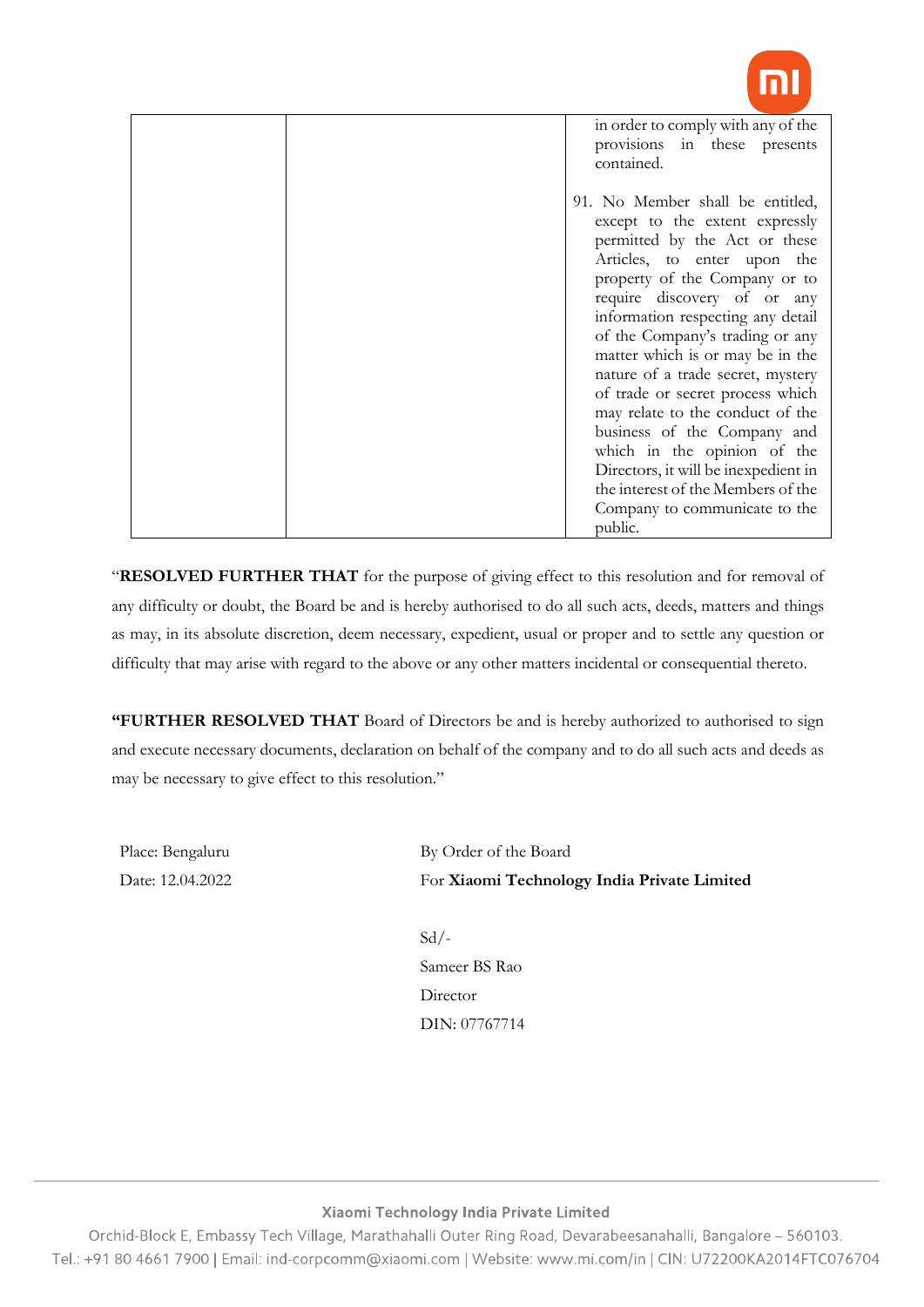

## **NOTES:**

- **1. A MEMBER ENTITLED TO ATTEND AND VOTE IS ALSO ENTITLED TO APPOINT A PROXY TO ATTEND AND VOTE INSTEAD OF HIMSELF/HERSELF AND A PROXY NEED NOT BE A MEMBER OF THE COMPANY. THE INSTRUMENT APPOINTING PROXY SHOULD BE DEPOSITED AT THE REGISTERED OFFICE OF THE COMPANY BEFORE THE COMMENCEMENT OF THE MEETING.**
- 2. Corporate members intending to send their authorized representative(s) to attend the General Meeting in terms of Section 113 of the Companies Act, 2013 are requested to send to the Company a certified copy of the Board Resolution authorizing such representative(s) to attend and vote on their behalf at the Extraordinary General Meeting.
- 3. The Register of Directors and their shareholding, maintained u/s. 170 of the Companies Act, 2013 and Register of Contracts or Arrangements in which Directors are interested maintained u/s. 189 of the Companies Act, 2013 and all other documents referred to in the accompanying Notice are open for inspection at the registered office of the Company on all working days between 10.00 A.M to 5.00 P.M till the date of General Meeting.
- 4. The meeting is convened at short notice with the consent of all the shareholders of the Company.
- 5. Explanatory Statement pursuant to Section 102 of the Companies Act, 2013 is enclosed herewith.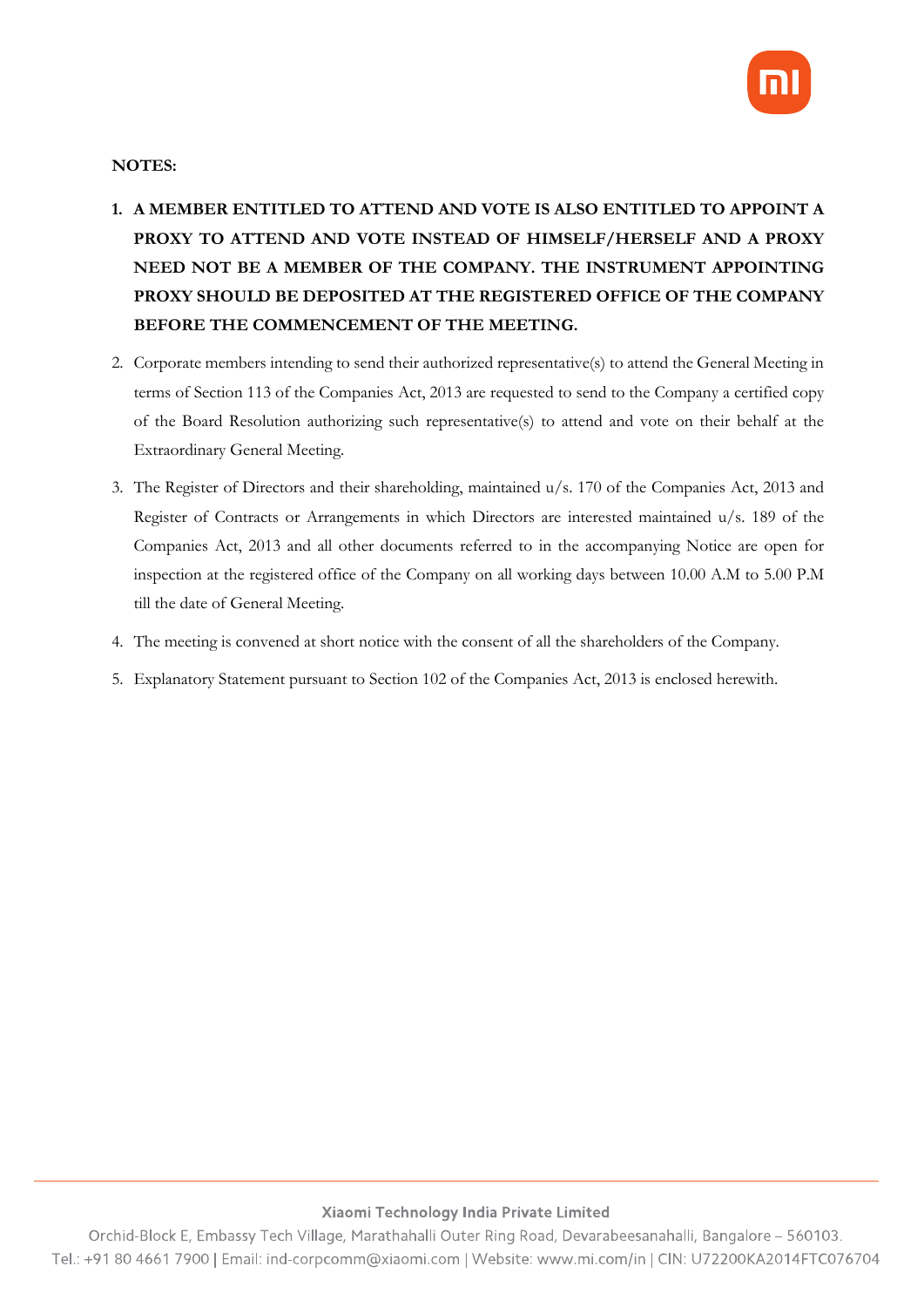

# **EXPLANATORY STATEMENT PURSUANT TO SECTION 102 OF THE COMPANIES ACT, 2013:**

### **Item No. 1:**

Your Company considers the Social responsibility as an integral part of its business activities and endeavors to utilize the amount for the benefit of society in the best possible manner. The Board of Directors proposes to initiate various contribution/donations in coming Financial Years in order develop and maintain a good society. Therefore, it is proposed to widen clause 3(b)(22) i.e., matters which are necessary for furtherance of the Objects of Memorandum of Association of the Company on donation/charitable activities and the Board of Directors have approved to amend the object clause of the Memorandum of Association of the Company.

Pursuant to Section 13 of the Companies Act, 2013 ("Act"), approval of members by way of special resolution is required for amending Memorandum of Association of the Company.

In view of the above context, the consent of the Shareholders is required for amending Memorandum of Association of the Company. Therefore, approval of Members is sought for amending Memorandum of Association of the Company as Special Resolution.

All the documents referred to in the accompanying notice including Memorandum of Association of the Company are available for inspection at the registered office of the Company on all the working days during working hours (between 10.00 A. M to 6.00 P.M) till the date of the Extra-ordinary General Meeting and such documents are also available at the meeting.

None of the following persons are directly or indirectly interested or concerned, financially or otherwise, in the resolution:

- (i) Every director and manager of the Company;
- (ii) Every key managerial person of the Company; and
- (iii) Relatives of the persons mentioned in (i) and (ii) above.

### **Item No. 2:**

Your Board of Directors of the Company has decided to alter the various Articles in the Articles of Association of the Company. Pursuant to the provisions of Section 5 read with 14 of Companies Act, 2013 and rules made there under, consent of the members by way of special resolution is required to alter the Articles of Association of the Company and Board of Directors have approved to alter the Articles of Association of the Company.

#### Xiaomi Technology India Private Limited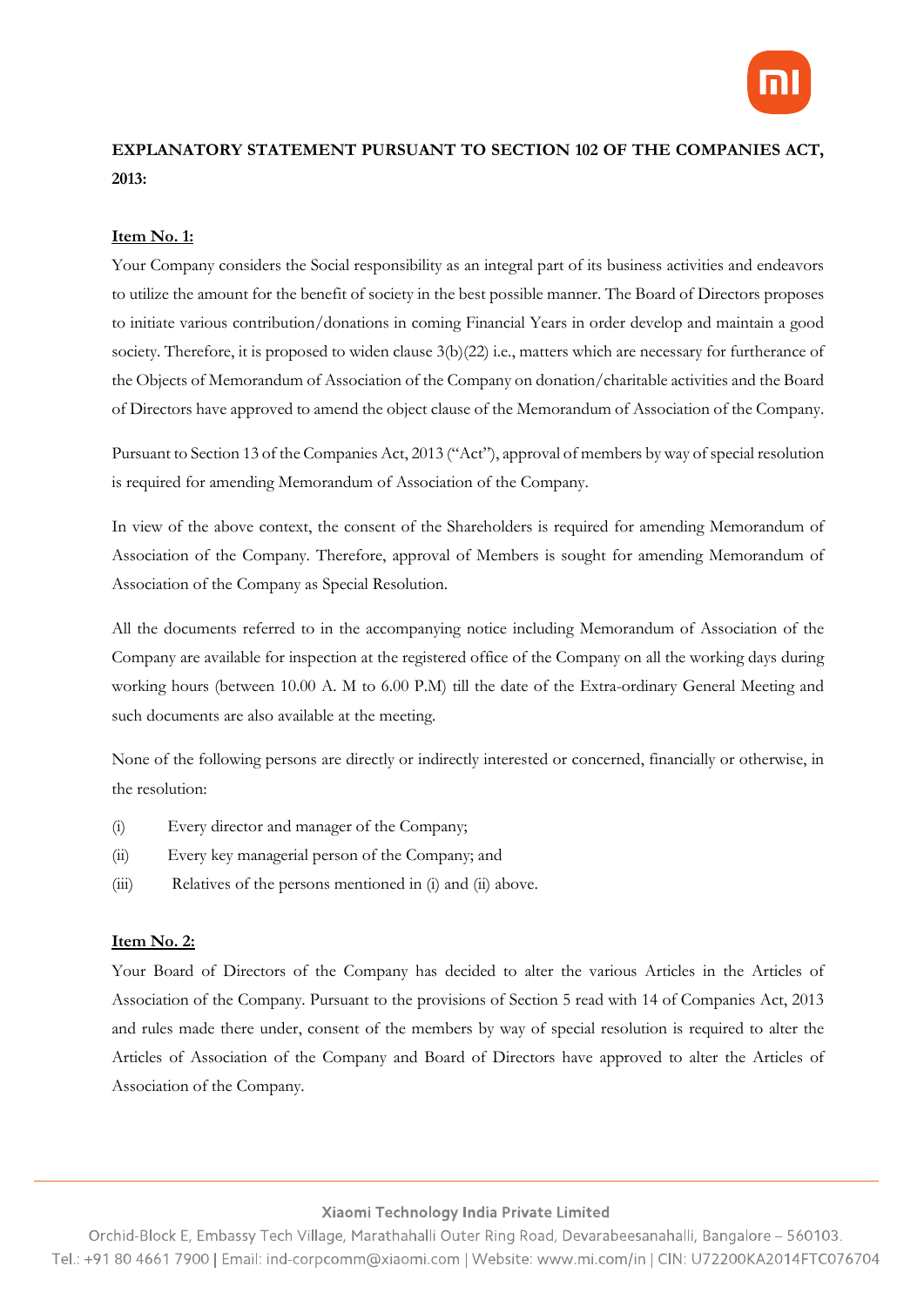

In view of the above context, the consent of the Shareholders is required to altering Articles of Association of the Company. Therefore, approval of Members is sought for altering Articles of Association of the Company as Special Resolution.

All the documents referred to in the accompanying notice including Articles of Association of the Company are available for inspection at the registered office of the Company on all the working days during working hours (between 10.00 A. M to 6.00 P.M) till the date of the Extra-ordinary General Meeting and such documents are also available at the meeting.

None of the following persons are directly or indirectly interested or concerned, financially or otherwise, in the resolution:

- (i) Every director and manager of the Company;
- (ii) Every key managerial person of the Company; and
- (iii) Relatives of the persons mentioned in (i) and (ii) above.

Place: Bangalore Date: 12.04.2022 By Order of the Board For **Xiaomi Technology India Private Limited**

Sd/- Sameer BS Rao Director DIN: 07767714

### Xiaomi Technology India Private Limited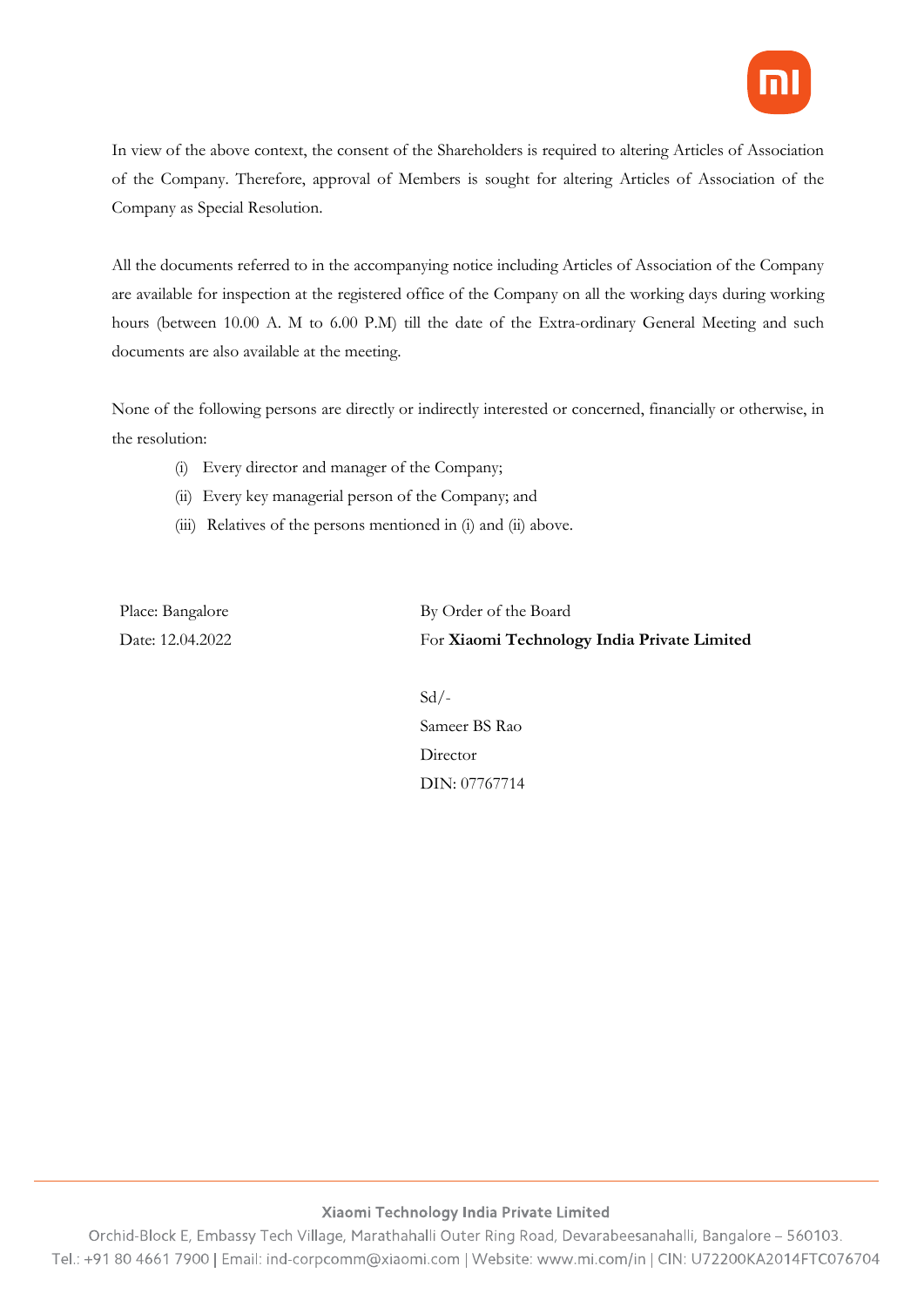

### **ATTENDANCE SLIP**

## Regd. Folio No. No. of Shares Held: NAME AND ADDRESS OF THE SHAREHOLDERS:

I/We hereby record my/our presence at the Extraordinary General Meeting of the Company held on Wednesday the 13th day of April, 2022 at 11.00 A.M. At Orchid Block E, Ground Floor To 4th Floor Embassy Tech Village, Marathahalli, Sarjapura Outer Ring Road Bangalore-560103

Signature of Member/Proxy:

Notes:-

Please fill this Attendance Slip and hand over at the venue of the meeting.

### Xiaomi Technology India Private Limited